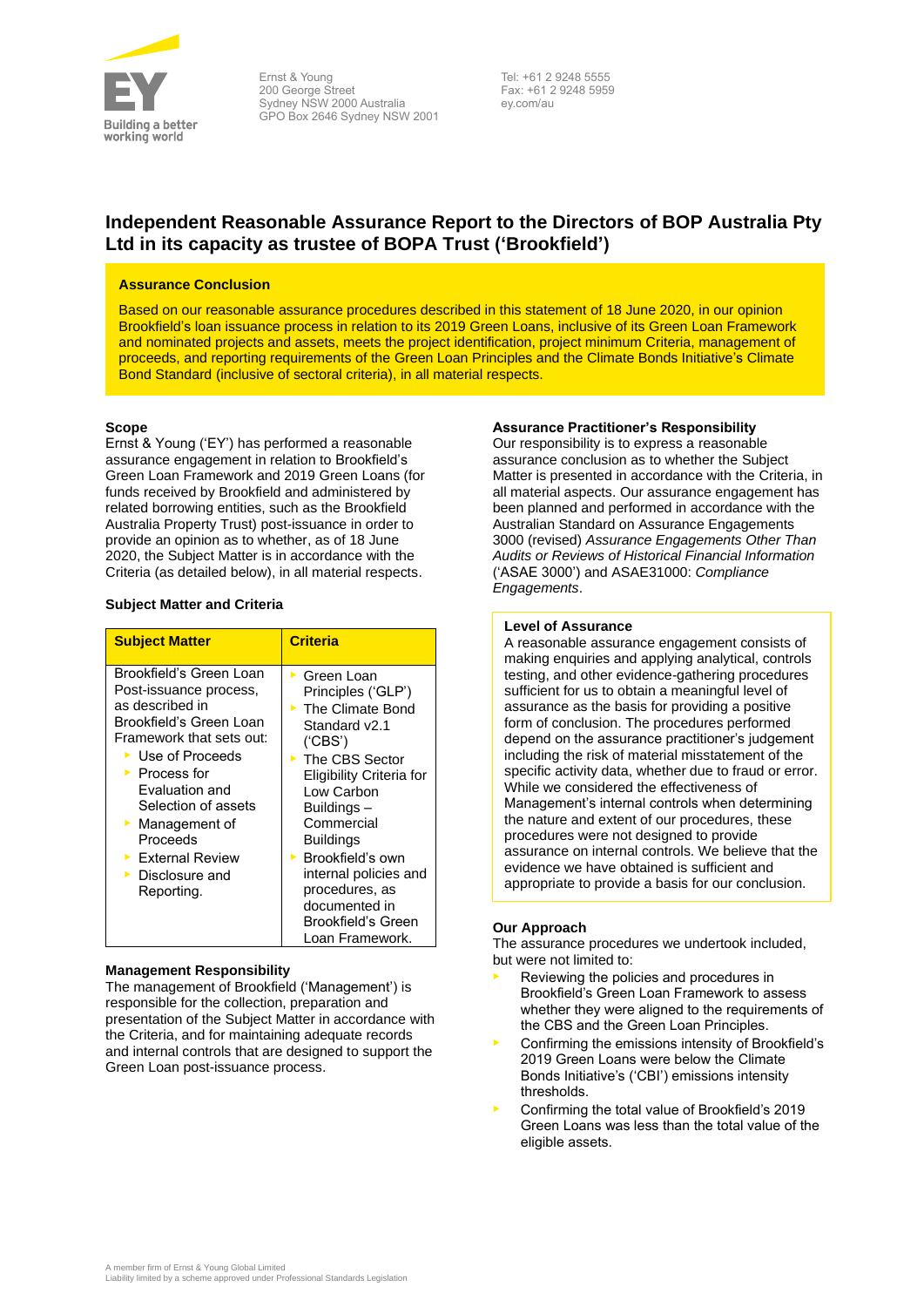

## **Limitations**

There are inherent limitations in performing assurance; for example, assurance engagements are based on selective testing of the information being examined, and it is possible that fraud, error, or noncompliance may occur and not be detected. There are additional inherent risks associated with assurance over non-financial information including reporting against standards which require information to be assured against source data compiled using definitions and estimation methods that are developed by the reporting entity. Finally, adherence to ASAE 3000, ASAE31000 and the relevant Standards is subjective and could be interpreted differently by different stakeholder groups.

Our assurance was limited to Brookfield's 2019 Green Loans post-issuance, and did not include statutory financial statements. Our assurance is limited to policies and procedures in place as at 18 June 2020.

### **Use of Report**

Our responsibility in performing our assurance activities is to the Directors of Brookfield only, and in accordance with the terms of reference for this engagement, as agreed with Brookfield. We do not therefore accept or assume any responsibility for any other purpose or to any other person or organisation. Any reliance any such third party may place on the 2019 Green Loans post-issuance is entirely at its own risk. No statement is made as to whether the Criteria are appropriate for any third party purpose.

### **Our Independence and Assurance Team**

In accordance with APES 110, we can confirm we have met the requirements of the Code of Ethics for Professional Accountants, including on independence. Our team has the required competencies and experience for this assurance engagement.

 $5 M$ 

Ernst & Young

Dr Matthew Bell Partner Brisbane, Australia 18 June 2020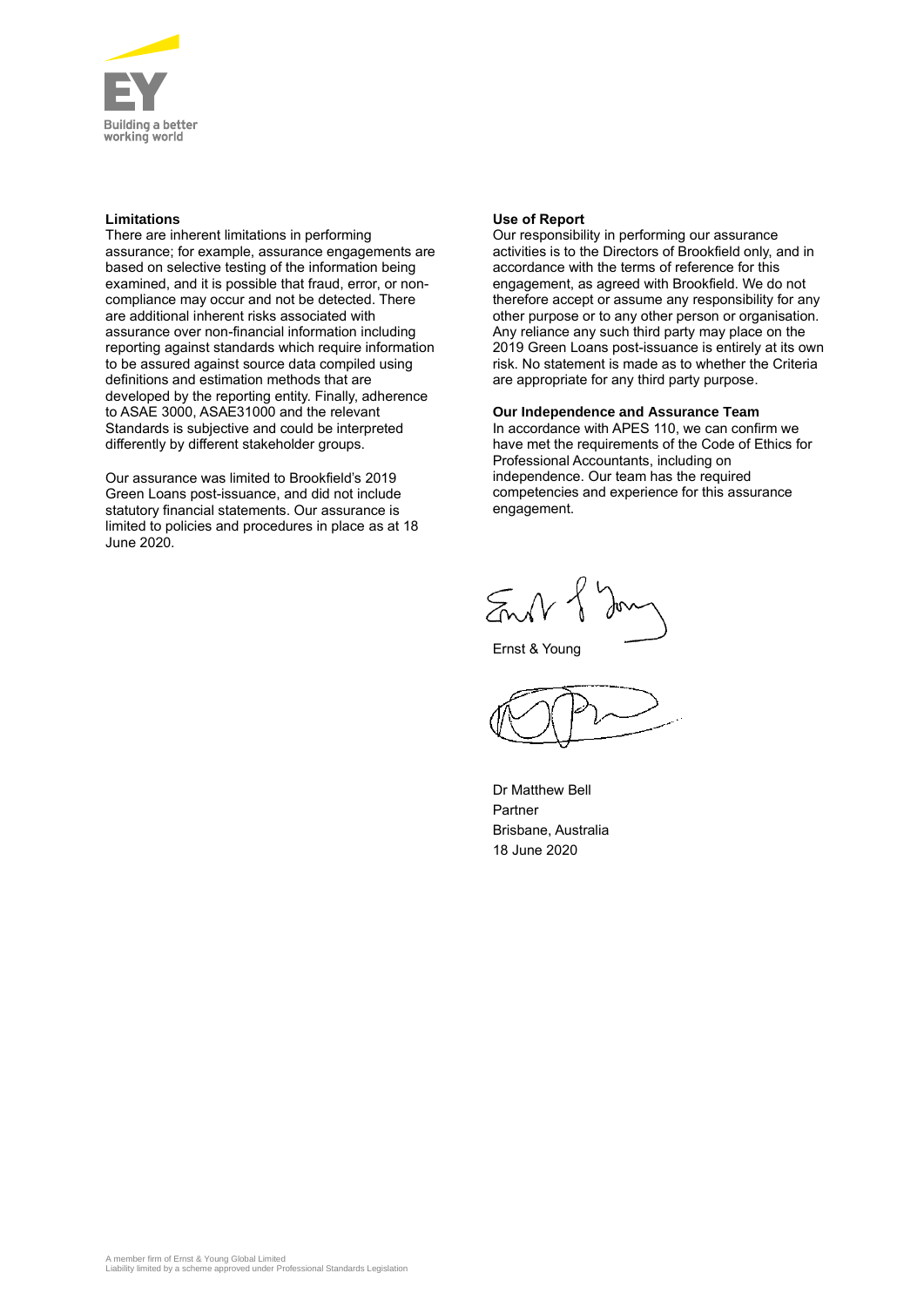

# **Confidential**

## **Annex A**

### **Green Loan Principles**

Brookfield's 2019 Green Loan (post-issuance) and Green Loan Framework was assured against the following requirements as specified in the Green Loan Principles.

| <b>GLP</b> ref          | <b>Significant Process</b>                      | <b>Testing Procedures</b>                                                                                                                                                                                                                                                                                                                                                                                                                                                                        | <b>Summary of Findings</b>                                                                                                                                                                                                                                                                                                                                                                                                                                                                                                                                                                                                                                                                                    |
|-------------------------|-------------------------------------------------|--------------------------------------------------------------------------------------------------------------------------------------------------------------------------------------------------------------------------------------------------------------------------------------------------------------------------------------------------------------------------------------------------------------------------------------------------------------------------------------------------|---------------------------------------------------------------------------------------------------------------------------------------------------------------------------------------------------------------------------------------------------------------------------------------------------------------------------------------------------------------------------------------------------------------------------------------------------------------------------------------------------------------------------------------------------------------------------------------------------------------------------------------------------------------------------------------------------------------|
| $\mathbf{1}$            | Use of Proceeds                                 | Reviewed the Nominated projects and assets against the loans'<br>documented objectives<br>Reviewed the Nominated projects and assets against the specific eligibility<br>$\blacktriangleright$<br>criteria set out in the CBS Sector-Specific Criteria document. This was<br>used as a proxy for assessing eligibility under the GLP.<br>Reviewed internal tracking processes to ensure that the earmarking<br>process was maintained (this included the portion of financing vs<br>refinancing) | EY found that the nominated projects and assets remained in line with the loans'<br>documented objectives.<br>EY found that the Nominated projects and assets continue to meet the specific eligibility<br>►<br>criteria set out in the CBS Sector-Specific document.<br>EY found that the tracking processes in relation to earmarking remain in line with the Green<br>$\blacktriangleright$<br>Loan Principles expectations.                                                                                                                                                                                                                                                                               |
| $\overline{2}$          | Process for project<br>evaluation and selection | Reviewed the processes that the borrower undertakes to determine<br>whether its projects met the eligible categories of the GLP<br>Reviewed the Nominated projects and assets against the specific eligibility<br>criteria set out in the CBS Sector-Specific Criteria document. This was<br>used as a proxy for assessing eligibility under the GLP.                                                                                                                                            | EY found that the process that the borrower undertook to determine whether its projects<br>met the eligible categories was aligned to the Green Loan Principles requirement. A Green<br>Loan Management Committee had been setup, with key stakeholders meeting periodically in<br>order to identify new assets, as well as the continuing eligibility of existing assets.<br>EY noted that these are Brookfield's first Green Loans. Accordingly, there was low likelihood<br>▶<br>of the projects and assets being nominated to another green loans.<br>EY found that the Nominated projects and assets continued to meet the specific eligibility<br>criteria set out in the CBS Sector-Specific document. |
| $\overline{\mathbf{3}}$ | Management of proceeds                          | Reviewed the Green Loan Framework to test whether sufficient processes<br>had been put in place to ensure that proceeds are managed appropriately,<br>and whether funds had appropriate traceability to Green Projects.                                                                                                                                                                                                                                                                          | EY found that the processes set out in the Green Loan Framework relating to management<br>of proceeds were aligned to the Green Loan Principles requirements. A Green Loan<br>Management Committee had been set up, with key stakeholders meeting periodically to<br>review how proceeds had been managed, as well as review the management of unallocated<br>proceeds.                                                                                                                                                                                                                                                                                                                                       |
|                         | Reporting                                       | Reviewed the proposed approach to annual reporting (sufficient for post-<br>▶<br>issuance)<br>Reviewed the first use of proceeds report to ensure that it contained all<br>information as described.                                                                                                                                                                                                                                                                                             | EY noted that Brookfield intends to release a Use of Proceeds report at least annually, upon<br>▶<br>issuance of the loan.<br>EY confirmed that the Use of Proceeds report will include:<br>►<br>1. Description of Eligible Assets;<br>2. Value of the Eligible Assets (external valuations are obtained once every 24 months, at a<br>minimum);<br>3. Updated emissions intensities of the Eligible Assets;<br>4. Confirmation of eligibility; and<br>5. Value of Green Loans issued.                                                                                                                                                                                                                        |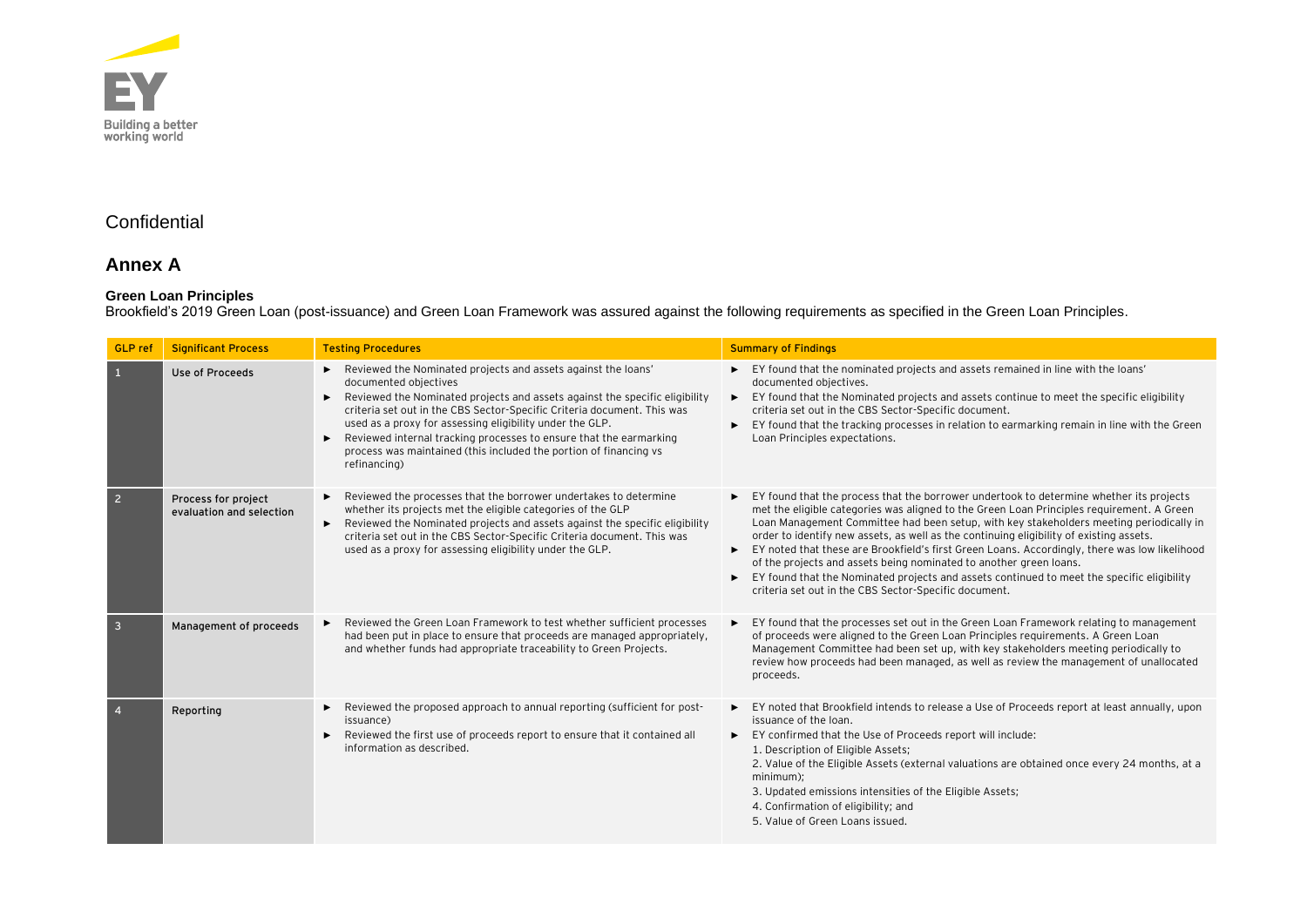

# **Confidential**

# **Annex B**

## **Climate Bond Standard V2.1 Criteria**

Brookfield's 2019 Green Loan (post-issuance) and Green Loan Framework was assured against the following requirements as specified in the Climate Bond Standard v2.1 ('CBS').

| <b>CBS Ref</b> | <b>Significant Process</b>       | <b>Testing Procedures</b>                                                                                                                                                                                                                                                                                                                         | <b>Summary of Findings</b>                                                                                                                                                                                                                                                                                                                                                                                                                                                                                                                                                                                      |
|----------------|----------------------------------|---------------------------------------------------------------------------------------------------------------------------------------------------------------------------------------------------------------------------------------------------------------------------------------------------------------------------------------------------|-----------------------------------------------------------------------------------------------------------------------------------------------------------------------------------------------------------------------------------------------------------------------------------------------------------------------------------------------------------------------------------------------------------------------------------------------------------------------------------------------------------------------------------------------------------------------------------------------------------------|
| $\overline{4}$ | Nominated Projects &<br>Assets   | Gained new contract details for any nominated project changes.<br>Discussed the implementation of the process to determine the continuing<br>eligibility of nominated projects and assets.                                                                                                                                                        | EY confirmed that documented decision-making processes in relation to selection of assets<br>aligned with CBS requirements.<br>EY noted that this was Brookfield's first Green Loan. Accordingly, there was a low likelihood<br>of the projects and assets being nominated to another climate bond or green loan.<br>EY confirmed that net proceeds of the loans were vouched for by external valuation reports.                                                                                                                                                                                                |
| 5              | Use of Proceeds                  | Reviewed internal systems and processes to ensure all funds received<br>were allocated against nominated projects.<br>Checked that the net proceeds of the loan was not greater than the total<br>investment in the nominated projects and assets.<br>Confirmed nominal currency of investment in nominated projects and<br>assets.               | EY confirmed that the processes and controls in place aligned with the CBS requirements in<br>order to track proceeds, and maintain the earmarking process given the simple nature of the<br>loan issuance.<br>EY confirmed that the total commitment for the Nominated projects and assets is greater<br>►<br>than the face value of the loan.                                                                                                                                                                                                                                                                 |
| 6              | Non-Contamination of<br>Proceeds | Reviewed dates of trades for receiving and allocating funds against dates<br>nominated projects were assigned against the loan from internal systems<br>and processes.                                                                                                                                                                            | EY found that the processes and controls in place aligned with CBS requirements in order to<br>track proceeds and prevent contamination. Nominated funds were used for two assets only,<br>and no further inclusions were made, preventing possible contamination.                                                                                                                                                                                                                                                                                                                                              |
| $\overline{7}$ | Confidentiality                  | Confirmed if there have been any changes to confidentiality requirements<br>related to nominated projects.<br>Checked that disclosures to the market were aligned with the existing<br>confidentiality agreement related to the nominated projects and assets.                                                                                    | EY considered that the processes set out in the Green Loan framework relating to<br>×.<br>confidentiality was aligned with CBS requirements. A Green Loan Management Committee<br>had been set up, with key stakeholders meeting periodically to review relevant elements of<br>the framework, including the Eligible Assets against the Eligibility Criteria.<br>EY found that engaging in post financial close assurances within 12 months of financial close<br>►<br>and at least once every 24 months was sufficient for fulfilling Brookfield's disclosure<br>requirements, in line with CBS requirements. |
| 8              | Reporting                        | Confirmed that Brookfield has reported on the use of proceeds, temporary<br>investment of unallocated proceeds, project list, the amounts dispersed<br>and impact of the nominated projects and assets at least annually.<br>Reviewed that Brookfield had reported quantitative performance measures<br>as described in the Green Loan Framework. | EY found that the loan disclosure documentation contained sufficient detail, in line with CBS<br>►<br>requirements.<br>Periodic assurance engagements are to be conducted. This is referenced within the<br>►<br>framework, which is consistent with EY's scope of work within the engagement letter.                                                                                                                                                                                                                                                                                                           |
| $\overline{9}$ | <b>Climate Bonds</b><br>Taxonomy | Reviewed Nominated projects against CBS eligibility criteria, including<br>taxonomy and/or sector-specific technical criteria.                                                                                                                                                                                                                    | EY found that the Nominated projects met the CBS eligibility criteria, including taxonomy<br>►<br>and sector-specific technical criteria (low carbon buildings).                                                                                                                                                                                                                                                                                                                                                                                                                                                |
| 10             | <b>Technical criteria</b>        | Checked Brookfield's calculations of emissions intensity and ensured that<br>this met the CBS threshold for low carbon buildings.<br>With reference to emissions data and floor area (base building only)<br>provided by Brookfield, EY recalculated emissions intensity for each loan.                                                           | EY found that the portfolio emissions intensity for each loan met the requirements of the<br>CBS.                                                                                                                                                                                                                                                                                                                                                                                                                                                                                                               |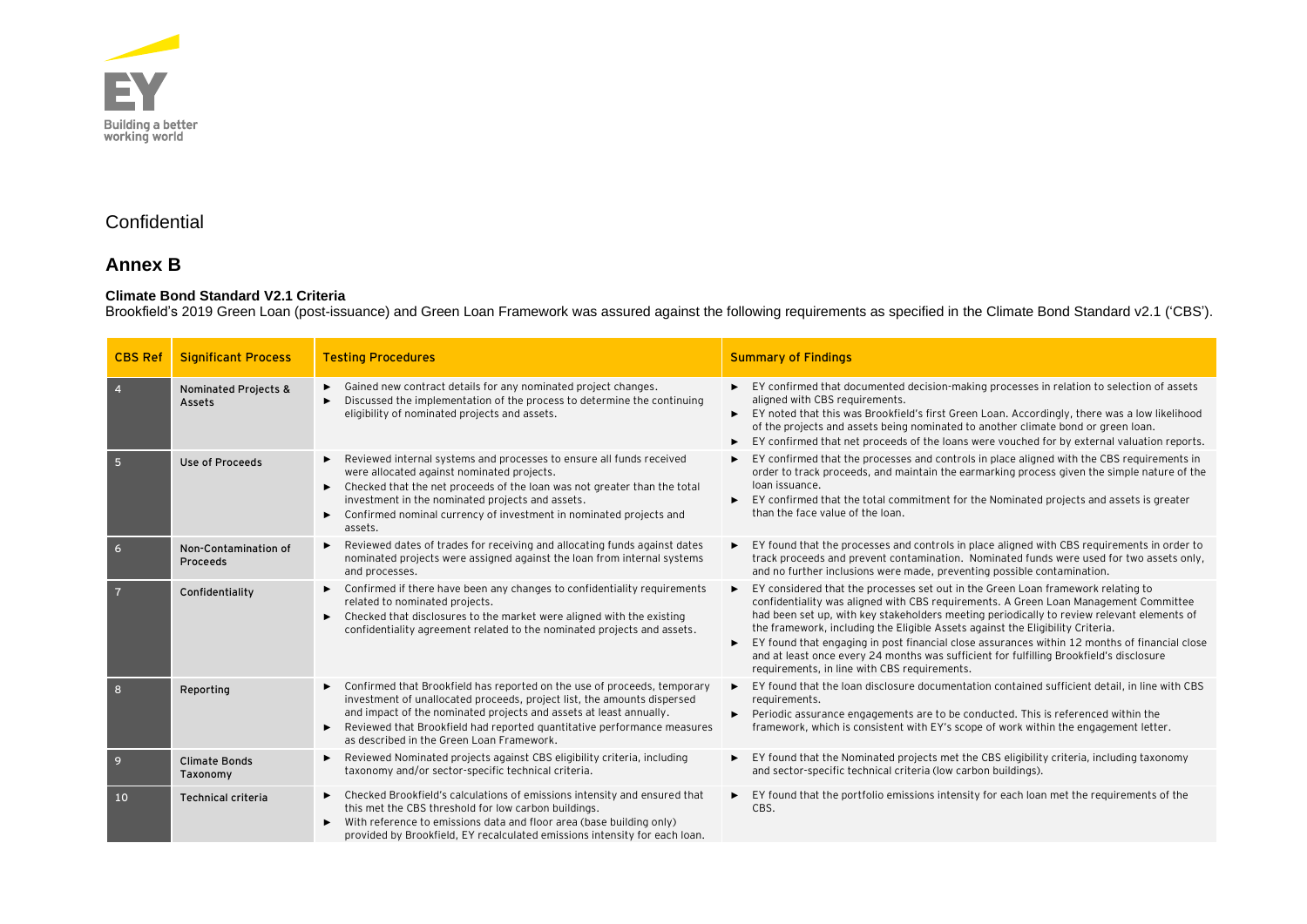

| <b>CBS Ref</b>  | <b>Significant Process</b> | <b>Testing Procedures</b>                                                                                                                                                                                                         | <b>Summary of Findings</b>                                                                                                                                                                                                  |
|-----------------|----------------------------|-----------------------------------------------------------------------------------------------------------------------------------------------------------------------------------------------------------------------------------|-----------------------------------------------------------------------------------------------------------------------------------------------------------------------------------------------------------------------------|
|                 |                            | EY also checked that the portfolio intensity for each loan meets the<br>requirements of the CBS criteria.<br>$\triangleright$ On a sample basis, EY traced underlying electricity and gas consumption<br>to third party invoices. | From EY's testing, it was found that underlying electricity and gas use was able to be traced<br>to third party invoices, with any internal splits able to be verified with reference to internal<br>systems/metering data. |
| $\blacksquare$  | Project holding            | Reviewed Brookfield's Green Loan Asset Register and ensured that the<br>Nominated projects had a fair market value equal to or greater than the<br>principal amount of the Green Loan.                                            | EY found that the total commitment for the Nominated projects and assets is greater than<br>$\blacktriangleright$<br>the face value of the loan.                                                                            |
| 12 <sub>1</sub> | Settlement period          | Reviewed Brookfield's Green Loan Asset Register and ensured that the<br>transfer occurred within the CBS time limit.                                                                                                              | EY confirmed that Brookfield's process for the transfer of proceeds has occurred inside the<br>CBS time limit.                                                                                                              |
| 13              | Earmarking                 | ► Reviewed internal systems and processes and ensured that an earmarking<br>process was maintained to manage and account for funding from loan<br>holders to the Nominated Projects and Assets.                                   | EY confirmed that Brookfield's tracking of the Nominated Projects and Assets is established,<br>▶<br>and the loan is tracked as required by the CBS requirements.                                                           |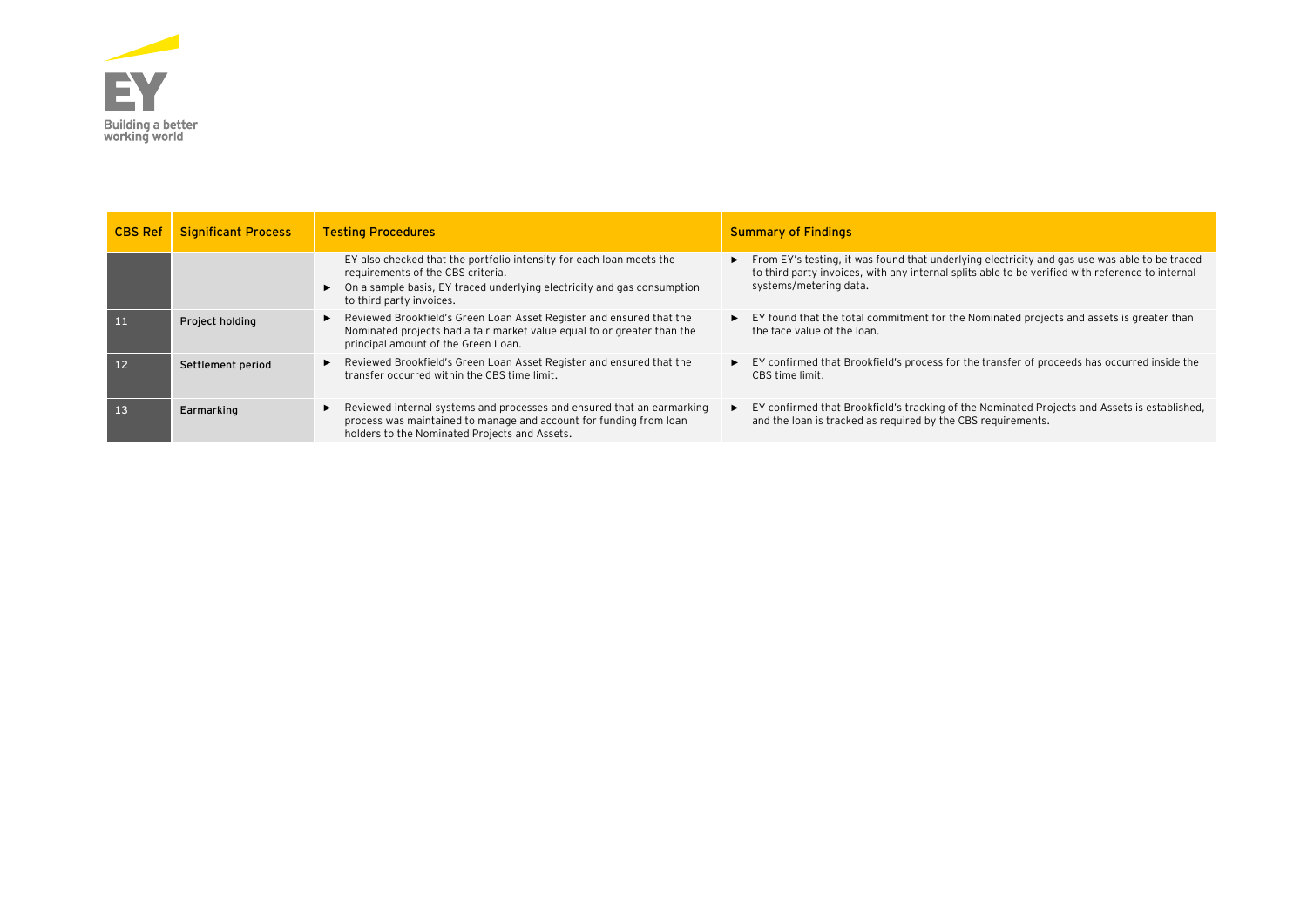

# **Confidential**

# **Annex C**

### **Brookfield's list of Green Loan nominated projects**

### **Green Loan 1**

| <b>Nominated Project</b>        | <b>Hass</b>     |           |
|---------------------------------|-----------------|-----------|
| <b>Brookfield Place Tower 1</b> | <b>Building</b> | Australia |

## **Green Loan 2**

| <b>Nominated Project</b>        | Class           | ;ountrv   |
|---------------------------------|-----------------|-----------|
| <b>Brookfield Place Tower 2</b> | <b>Building</b> | Australia |